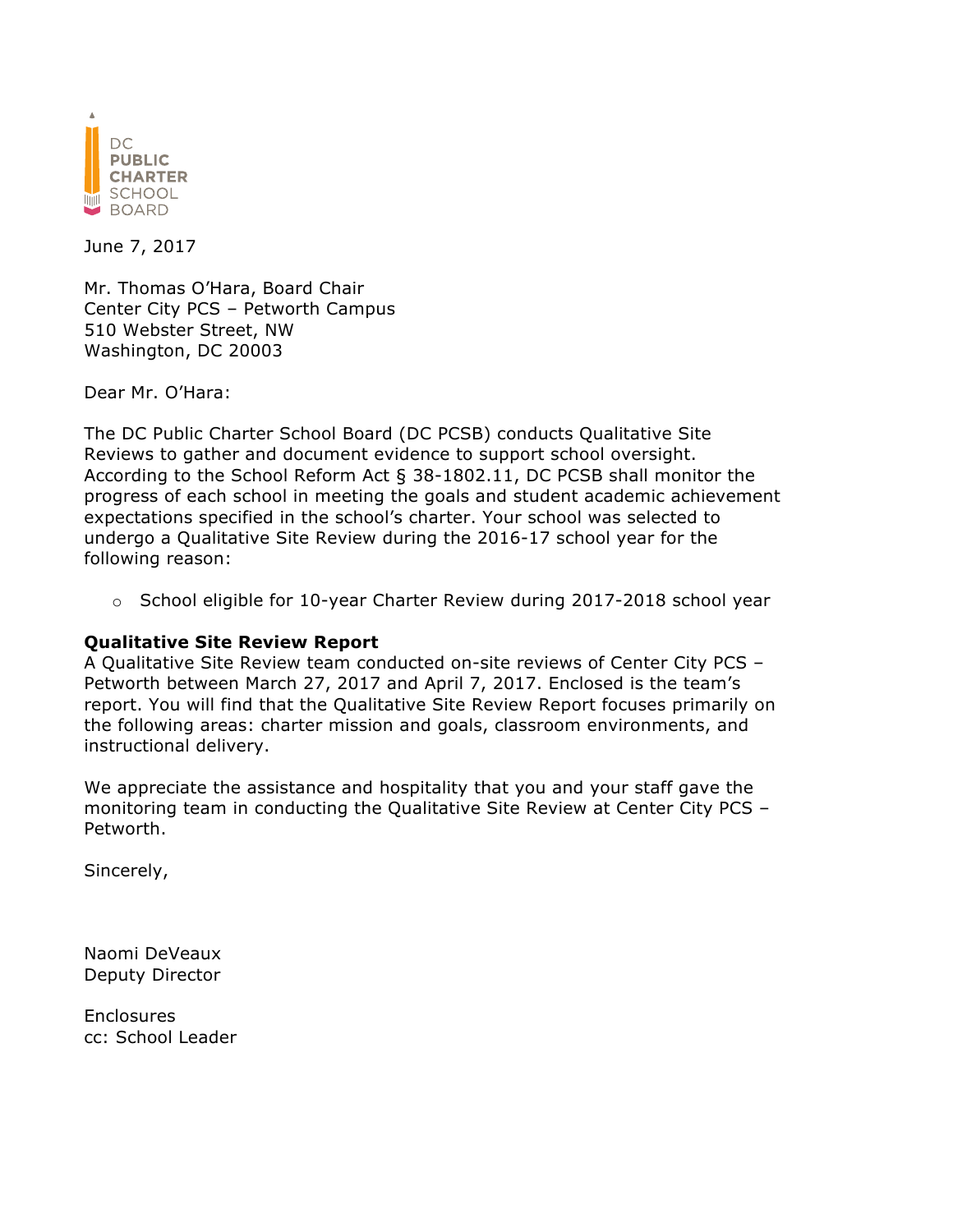# **Qualitative Site Review Report**

**Date:** June 7, 2017

### **Campus Information**

**Campus Name:** Center City PCS – Petworth **Ward:** 4 **Grade levels:** PreK3 - 8<sup>th</sup> grade

#### **Qualitative Site Review Information**

**Reason for visit:** School eligible for 10-year Charter Review during 2017-2018 school year **Two-week window:** March 27, 2017 and April 7, 2017 **OSR team members:** 1 DC PSCB staff and 2 consultants including one special education specialist and one English Language Learner (ELL) specialist **Number of observations:** 14 **Total enrollment:** 257 **Students with Disabilities enrollment:** 31 **English Language Learners enrollment:** 45 **In-seat attendance<sup>1</sup> during the two-week window: Visit 1:** March 30, 2017 - 94.0% **Visit 2:** March 30, 2017 - 94.0% **Visit 3:** April 4, 2017 - 92.8%

### **Summary**

The mission of Center City PCS – Petworth is to empower our children for success through a rigorous academic program and strong character education while challenging students to pursue personal excellence in character, conduct, and scholarship in order to develop the skills necessary to both serve and lead others in the 21st century.

Center City PCS – Petworth offers a robust education to PK3 through eighth grade students. Students benefit from multiple opportunities to learn from different adults as teachers co-teach to ensure an effective inclusion environment for all students. The QSR team noted student autonomy and choice present in multiple observations; students took ownership of their learning and engaged with enthusiasm. Teachers generally handled misbehavior quickly with minimal disruption to instruction. Student engagement remained high in most classrooms with the exception of a few observations where procedures appeared less established and students ignored teacher directions.

During the QSR two-week window, the team used the Charlotte Danielson *Framework for Teaching* to examine classroom environments and instructional delivery (see Appendix I). The QSR team scored 80% of observations as distinguished or proficient in the Classroom Environment domain, up from the 75% of observations rated as distinguished or proficient in this domain during the school's last QSR in November of 2013. Observers rated 86% of classrooms as proficient in the *Establishing a Culture for Learning,* and more than one observation earned distinguished ratings for the *Managing Classroom Procedures*,

 $1$  This data has not been validated by the school. DC PCSB pulled the data in May 2017.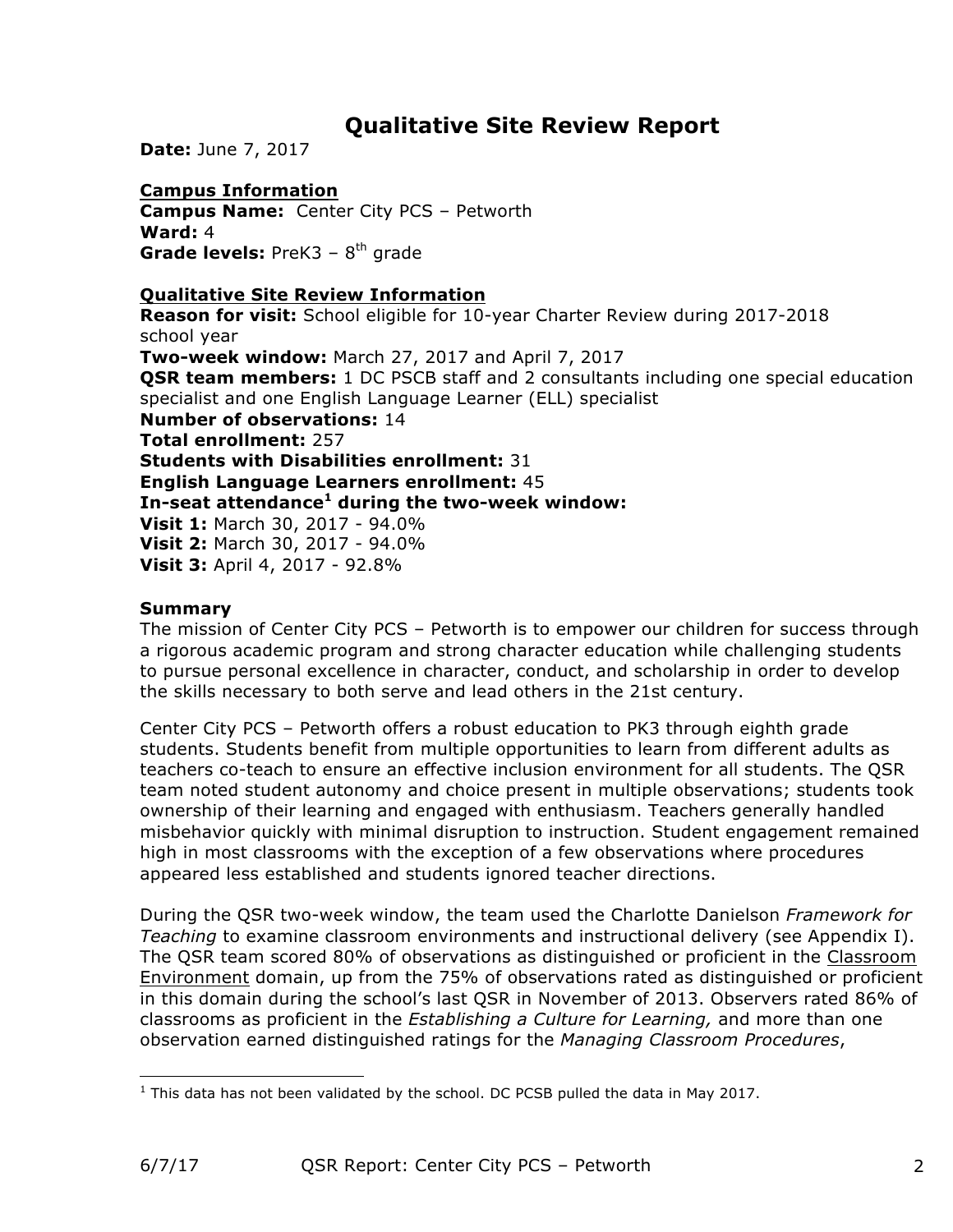*Managing Student Behavior*, and *Managing Classroom Procedures* components. In these observations teachers communicated the importance of the content and learning and students took pride in their work. Classrooms functioned efficiently, with little instructional time lost due to ineffective procedures.

The QSR team scored 73% of observations as distinguished or proficient in the Instruction domain, up from the 68% of observations rated as distinguish or proficient in this domain during the school's last QSR in November of 2013. Classrooms earned the highest ratings in the *Engaging Students in Learning* component, with 86% rated as proficient. Teachers in these observations explained content clearly and students understood expectations for quality work.

#### Governance

DC PCSB reviewed the meeting minutes from Center City PCS' Board of Directors meeting on March 15, 2017. A quorum was present. The board discussed the recent science fair among all six Center City PCS campuses. The CEO shared that he is working to improve employee retention and academic achievement. The Finance and Academic Committees discussed a joint meeting to finalize the current and three-year budgets of each campus. The Academic Committee reviewed midyear MAP results and explained that Principals and Assistant Principals are coaching teachers in preparation for the PARCC test. The CEO informed the Board that Center City PCS received official notification of accreditation.

#### Specialized Instruction for Students with Disabilities

Prior to the two-week window, Center City PCS – Petworth provided answers to specific questions posed by DC PCSB regarding the provision of instruction to Students with Disabilities. A Special Education specialist looked for evidence of the school's articulated program. Overall the school effectively implemented the co-teaching model, components of gauging student understanding, collaborative planning, and lesson differentiation as described.

- The school reported in its Special Education Questionnaire that a co-teaching model is implemented through station teaching or parallel teaching and inclusion in the middle grades in the core content areas. The reviewer observed station teaching in one classroom, and a one teach one assist in one classroom and a pull-out session in the special education office. In the classrooms where there was one teach one assist, both special educators pulled a small group of students out of the general education classroom after the whole group lesson. The reviewer did not observe parallel teaching in the classroom on this day.
- The school stated that they use student-friendly technology for instruction and/or intervention such as Lexia, Achieve 3000, and Ten Marks. The special education observer observed a student working on Lexia in the pull-out. The student worked independently on the computer-based intervention program. The teacher monitored the student's understanding by asking probing questions about the silent "e" vowel sounds.
- The school described that differentiation in an inclusive classroom can include small groups based on data with differentiated materials, content or vocabulary that is pre-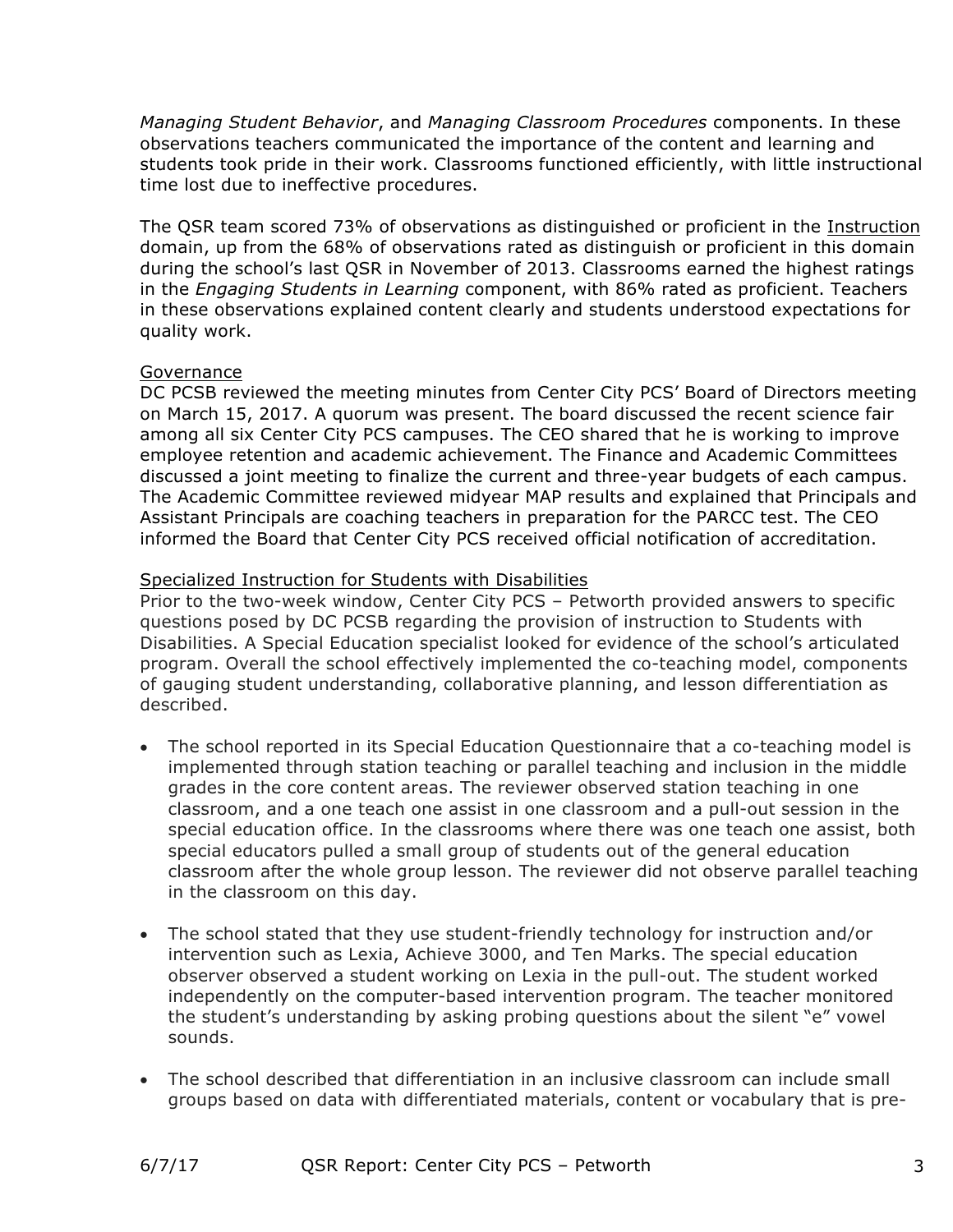taught or retaught and or the use of manipulatives to model and support understanding. The reviewer observed small group teaching in a pull-out setting with two students. One student was reading independently and the other student was working on Lexia. The teacher provided a graphic organizer to support a student reading a passage to outline story elements. Both students had differentiated materials.

#### Instruction for English Language Learners (ELL)

Center City Public Charter School - Petworth submitted responses to a questionnaire related to the school's provision of services for the school's ELL population. Overall the QSR team observed mixed evidence of the school's implementation of its ELL program, which includes both push-in and pull-out instruction. The observer noted the following during the two EL classroom observations:

- The school shared that all students in  $K-8^{th}$  grade who are identified for additional English language support will receive English language instruction and/or English Language Arts (ELA) instruction through an inclusion model. The QSR team observed full inclusion for all students. In all ELL observations, ELL and lead-teachers taught collaboratively in the same classroom.
- According to the ELL questionnaire, inclusion teachers provide English Language instruction in the form of pull-out services for Level 1 and 2 ELLs via the Newcomer curriculum and/or push-in services for level 3, 4 and 5 students via instruction that targets student's specific learning goals in listening, speaking, reading or writing. The QSR team did not observe any pull-out services during the observation window. The schedule indicated that there would be pull-out during one observation, but during that period both teachers co-taught in the classroom.
- The school described that English language arts instruction is provided to the students in the general education setting, with the ELL student receiving grade-level shelteredcontent instruction with the support of the inclusion teacher via the Center City content curriculum. The QSR team observed one ELL teacher lead two different small groups with evidence that she modified the lesson for the first group differently than the second. She asked slightly different questions and students in one group wrote answers to questions while students in the other group answered those questions verbally. One group listened while the teacher read aloud, while students in the other group read sections silently then answered questions. The team did not observe any modified work in any of the other classrooms.
- The school explained that collaboration between the general education teacher and the inclusion teacher occurs in grade level/content classes where both teachers provide supports, scaffolds, and accommodations so all students have access to content instruction. Inclusion teachers are expected to plan and collaborate with general education teachers to develop high quality instructional resources and lessons that meet the needs of all students. The QSR team observed evidence that teachers planned collaboratively for each class period. In one class the ELL teacher led leveled small groups through guided reading. In both groups the teacher used the same text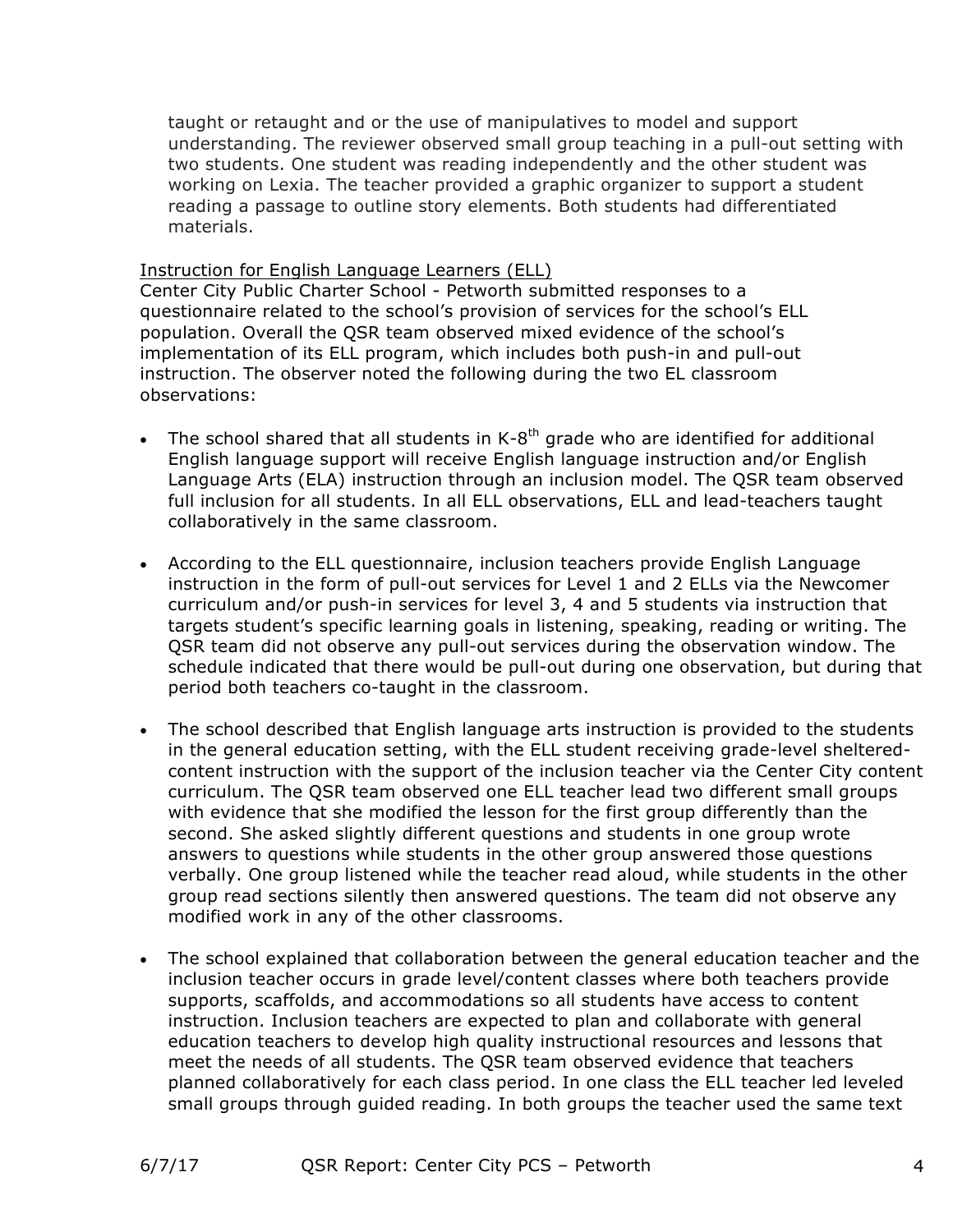for students; in one group the teacher read aloud to the group, in the second group, students took turns reading aloud and silently. In another observation the ELL teacher did not appear to provide additional supports, scaffolding, or specific accommodations but rather rotated around the room to support behavior to keep students on task.

- According to the ELL questionnaire, inclusion teachers are expected to adapt the general education curriculum and provide supplemental materials for ELs so that they can access core content curricula. The QSR team did not observe the use of any supplemental or adapted materials.
- The schools described that inclusion teachers are expected to co-teach in content classrooms according to Center City PCS expectations. Teachers co-deliver this intentionally designed instruction in parallel, station, or small group teaching structures. The QSR observed both small group and parallel teaching structures. In one classroom the ELL teacher delivered small group instruction during and ELA block. In another observation the teachers both moved about the room as students worked in pairs to answer questions, then each teacher facilitated a large group of students through a jigsaw activity.
- According to the ELL questionnaire, inclusion teachers are expected to design and deliver specialized instruction that is data-driven and meets the needs outlined on each students' individual plan. Observers saw leveled small-groups during ELA instruction, tailored to student ability. The teacher used different strategies in each group to help students access the material such as reading aloud, highlighting specific (but different for each group) vocabulary, and having students answer verbally or in writing depending on ability. Observers did not see specific individual plans.
- The school described that teachers use a variety of check for understanding techniques in the classroom, such as the use of equity sticks, cold call, fist to five, show call, tech tools such as Plickers and Kahoot, as well as exit ticket data. This data is used to regroup students in daily instruction, to re-teach specific skills and to pre-teach concepts to students who might require additional background before instruction is delivered on a topic. The QSR team did not observe any of the check for understanding techniques listed above in co-taught classrooms with an ELL and general education teacher. However observers noted checks for understanding used in other classrooms including cold calling and thumbs up/thumbs down. Some students worked on a personalized math program, TenMarks, once they finished their math work, but the team did not observe any other tech tools used to assess understanding. The QSR team did not observe specific pre-teaching or re-teaching in small groups.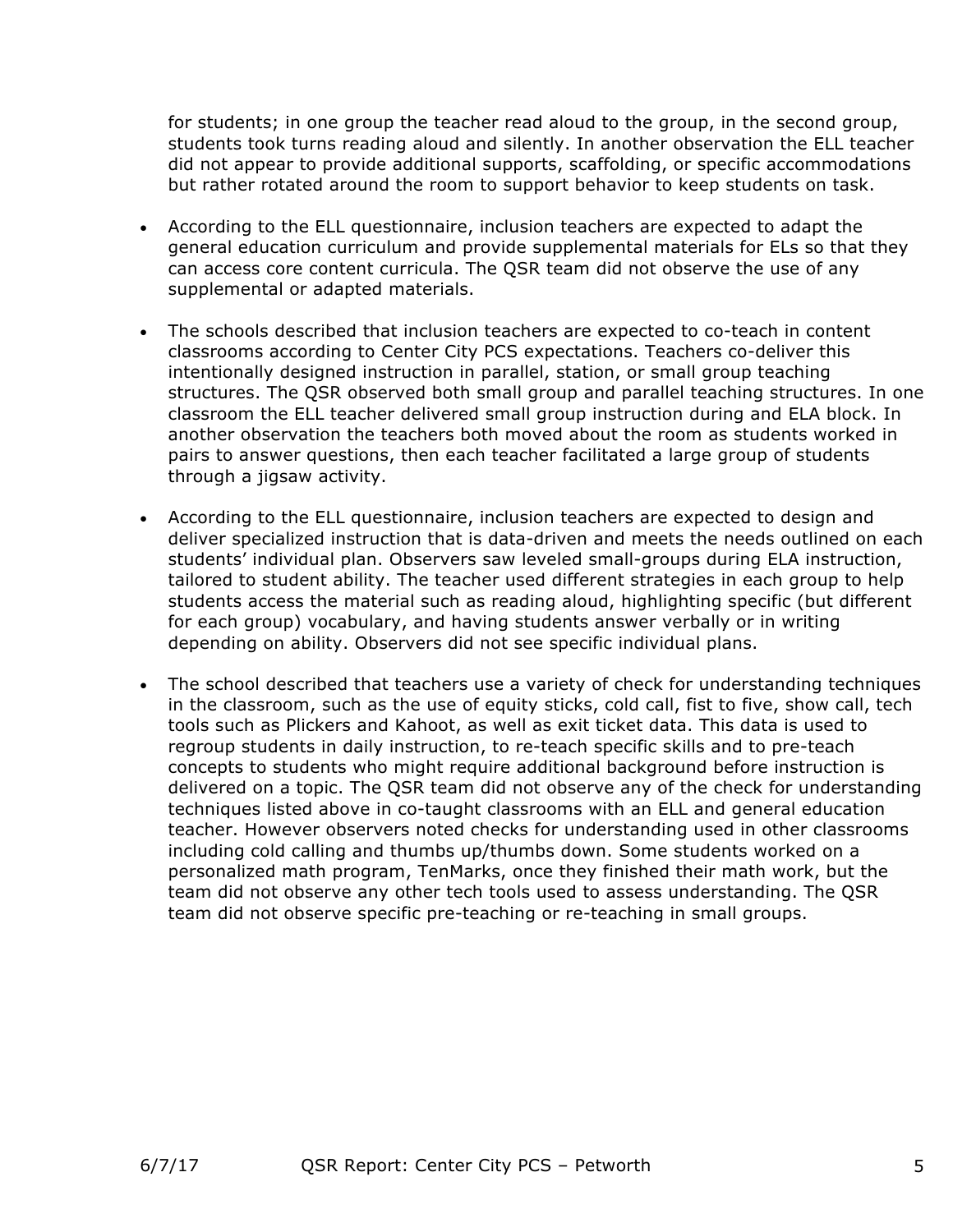#### **CHARTER MISSION, GOALS, AND ACADEMIC ACHIEVEMENT EXPECTATIONS**

This table summarizes qualitative evidence related to the goals and academic achievement expectations as detailed in the school's charter and subsequent charter amendments. Some charter goals can only be measured quantitatively. The Qualitative Site Review (QSR) team recorded evidence of what the school is doing on the ground to meet these quantitative goals. During the charter review or charter renewal process, DC PCSB staff will use quantitative data to assess whether the school met those goals.

| <b>Mission and Goals</b>                                                                                                                                                                                                                                                                                                                                            | <b>Evidence</b>                                                                                                                                                                                                                                                                                                                                                                                                                                                                                   |
|---------------------------------------------------------------------------------------------------------------------------------------------------------------------------------------------------------------------------------------------------------------------------------------------------------------------------------------------------------------------|---------------------------------------------------------------------------------------------------------------------------------------------------------------------------------------------------------------------------------------------------------------------------------------------------------------------------------------------------------------------------------------------------------------------------------------------------------------------------------------------------|
| Mission:                                                                                                                                                                                                                                                                                                                                                            |                                                                                                                                                                                                                                                                                                                                                                                                                                                                                                   |
| The Center City Public Charter Schools (CCPCS)<br>empower our children for success through a<br>rigorous academic program and strong character<br>education while challenging students to pursue<br>personal excellence in character, conduct, and<br>scholarship in order to develop the skills<br>necessary to both serve and lead others in the<br>21st century. | The QSR team saw evidence that Center City<br>PCS - Petworth is meeting its mission. In the<br>majority of observations, teachers focused on<br>engaging students in learning and supporting<br>them as they accessed the material. Teachers<br>asked questions, facilitated discussions, gave<br>feedback, and pushed students to explain their<br>thoughts and ideas. Teachers explicitly modeled<br>polite language and allowed students to practice<br>positive interactions with each other. |
|                                                                                                                                                                                                                                                                                                                                                                     | With respect to the rigorous academic program,<br>the team rated 73% as proficient or<br>distinguished in the Instruction domain of the<br>Danielson Framework, as detailed later in this<br>report.                                                                                                                                                                                                                                                                                              |
| Goals:                                                                                                                                                                                                                                                                                                                                                              |                                                                                                                                                                                                                                                                                                                                                                                                                                                                                                   |
| Center City PCS proposes that at least 70% of<br>all students in grades K-8 will achieve at or<br>above the 40th percentile or meet/exceed their<br>spring growth target in math and reading based<br>on NWEA MAP national norms by June of each<br>year.                                                                                                           | In the classrooms observed, the QSR team saw<br>math teachers providing opportunities for<br>students to solve problems independently and in<br>groups. In math classes students rotated<br>through stations including computer stations to<br>practice skills. Students discussed how they<br>arrived at answers and demonstrated some<br>strategies on the board.                                                                                                                               |
|                                                                                                                                                                                                                                                                                                                                                                     | In ELA classes, the QSR team observed teachers<br>providing students with different ways to access<br>ELA content. Students wrote complex sentences<br>and read their sentences to each other. They<br>used vocabulary words like intriguing, natural<br>phenomenon, and artifact.                                                                                                                                                                                                                |
|                                                                                                                                                                                                                                                                                                                                                                     | Students took an active role in their learning in<br>multiple classrooms. Some groups were<br>student-directed and teachers provided<br>sentence starters to help facilitate discussion. In<br>other classes, teachers directed most of the                                                                                                                                                                                                                                                       |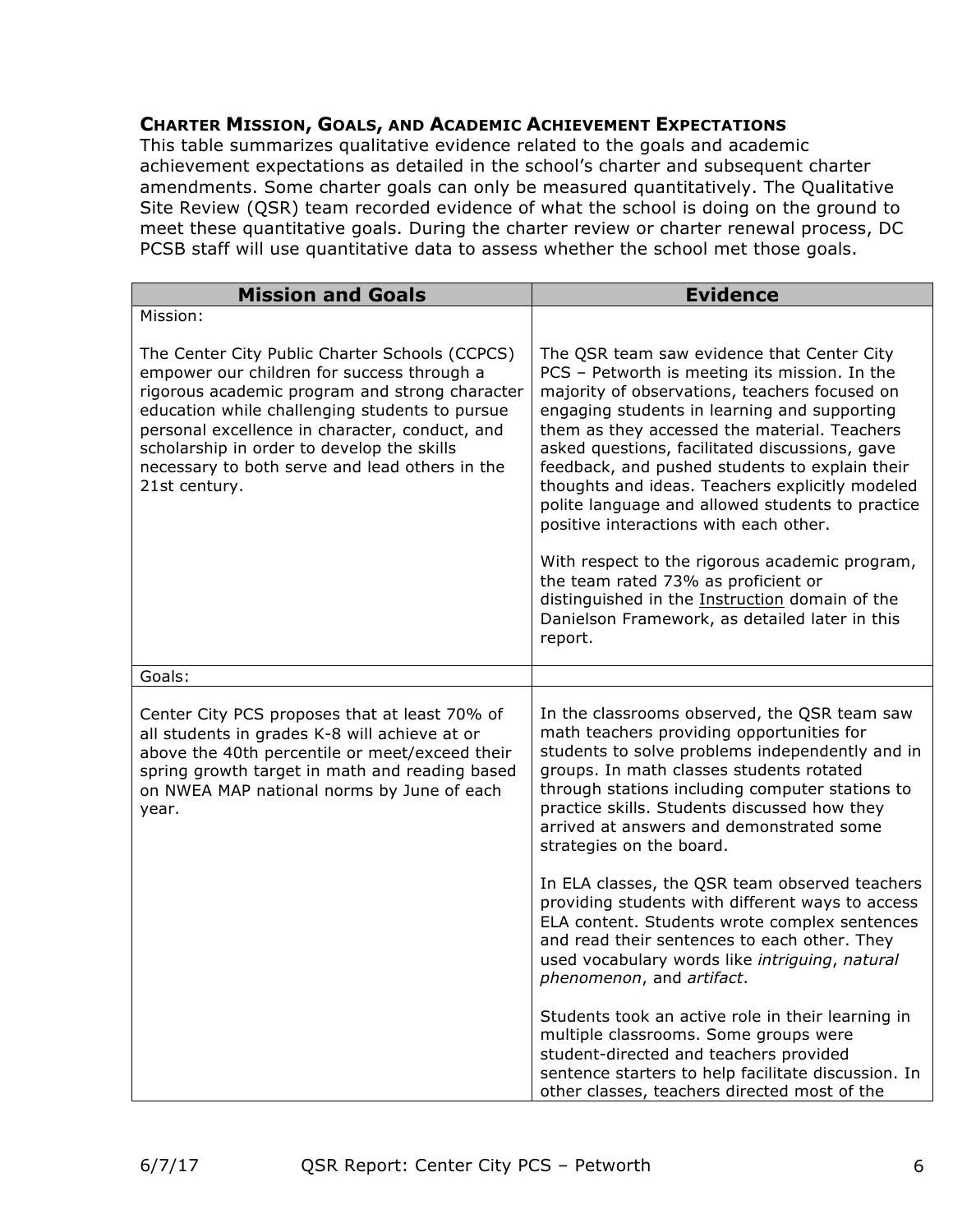| <b>Mission and Goals</b>                                                                                                                                 | <b>Evidence</b>                                                                                                                                                                                                                                                                                                                                                                                                                                                                                                                                                                                                                                                                                                                                                                                                                                                                                    |
|----------------------------------------------------------------------------------------------------------------------------------------------------------|----------------------------------------------------------------------------------------------------------------------------------------------------------------------------------------------------------------------------------------------------------------------------------------------------------------------------------------------------------------------------------------------------------------------------------------------------------------------------------------------------------------------------------------------------------------------------------------------------------------------------------------------------------------------------------------------------------------------------------------------------------------------------------------------------------------------------------------------------------------------------------------------------|
|                                                                                                                                                          | learning. In one class, students planned and<br>worked on a class newspaper. Students worked<br>together on computers, wrote stories, and<br>sketched out comic strips.                                                                                                                                                                                                                                                                                                                                                                                                                                                                                                                                                                                                                                                                                                                            |
| Students will read and comprehend grade level<br>appropriate text in the core content areas.                                                             | Observers saw both read-aloud and close<br>reading of complex text in multiple classrooms.<br>Teachers encouraged students to read clearly<br>and asked students to make inferences as they<br>read a novel. In one class the teacher asked,<br>"What's one thing that you're working on when<br>you're reading?" A student replied, "Pausing<br>when I see commas." The teacher said, "Can<br>you read it one more time?" Later in the lesson<br>the same teacher asked students, "What's the<br>title of that chapter? Give me an inference on<br>why you think we might be marking this chapter<br>based on our objective for today?"<br>In one observation the teacher quided the<br>discussions but tried to have students respond<br>to each other directly while sharing ideas. In<br>another class, students led their own discussions<br>of a text, first in pairs then in larger groups. |
|                                                                                                                                                          | Students used sheets titled "tools for discussion"<br>with bullet sentence starters such as "When the<br>author said" and "Could you say more about<br>that?" The teachers in the classroom periodically<br>reminded students to use the tools "we've been<br>practicing all year" but generally allowed<br>students to facilitate the process of answering<br>questions about the text.                                                                                                                                                                                                                                                                                                                                                                                                                                                                                                           |
| Students will master and apply grade-level<br>appropriate computation skills and concepts;<br>they will use mathematical reasoning to solve<br>problems. | In the classrooms observed, the QSR team<br>observed students in math classes solving<br>problems independently and in groups. Students<br>rotated through stations including computer<br>stations to practice math skills. Students<br>discussed how they arrived at answers and<br>demonstrated some strategies on the board.<br>Teachers used various strategies to support<br>learning including using models to compare<br>tenths and hundredths, physical movements to<br>represent x-and y-axes, and reteach lessons<br>with small groups while others practiced<br>problems or worked on computers.                                                                                                                                                                                                                                                                                        |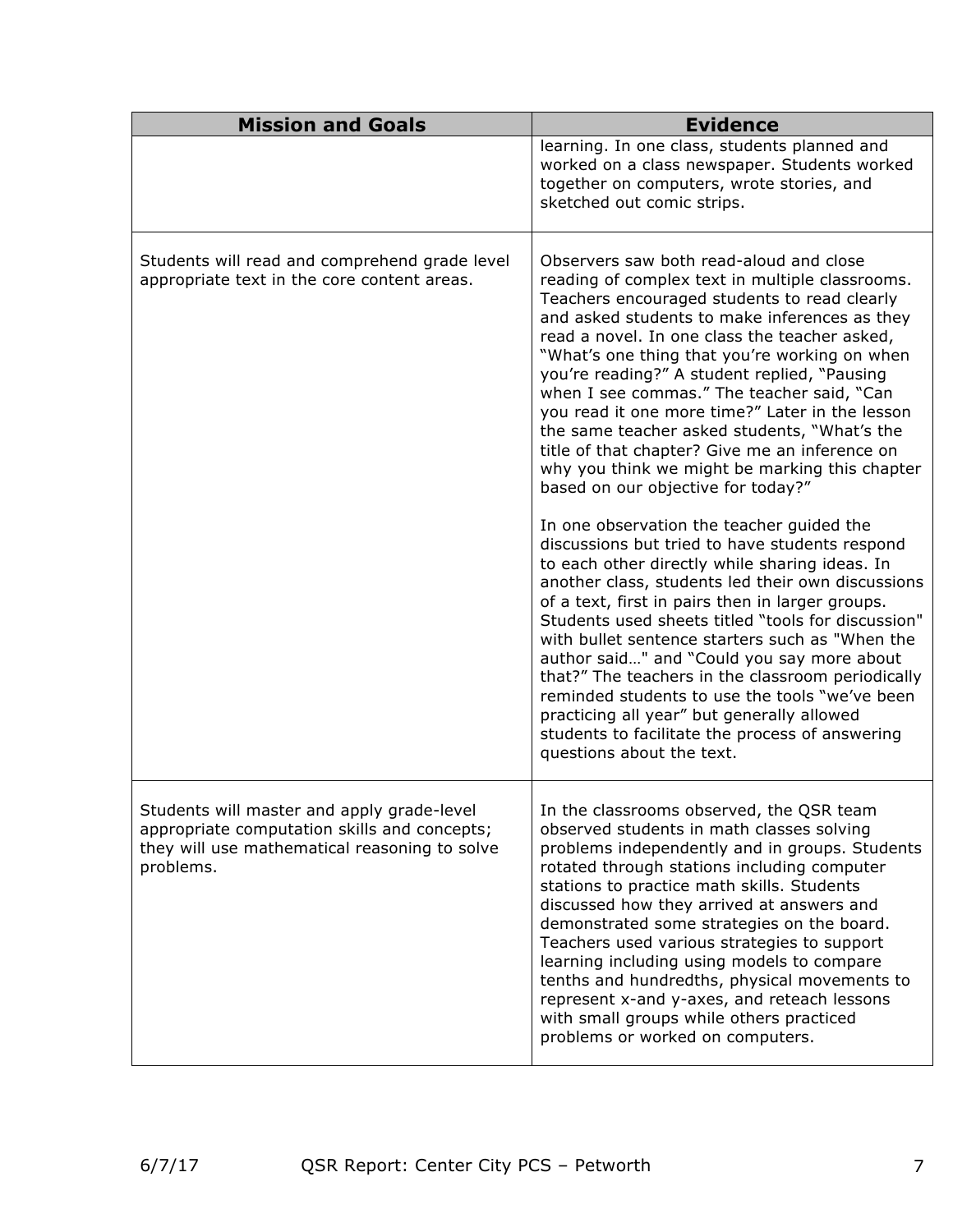| <b>Mission and Goals</b>                                                                                                                                                                                                                                                                              | <b>Evidence</b>                                                                                                                                                                                                                                |
|-------------------------------------------------------------------------------------------------------------------------------------------------------------------------------------------------------------------------------------------------------------------------------------------------------|------------------------------------------------------------------------------------------------------------------------------------------------------------------------------------------------------------------------------------------------|
| All Center City PCS campuses will achieve an<br>average of at least 90% attendance each year.                                                                                                                                                                                                         | On each day of observations, the school had<br>attendance rates above 90%.<br>In-seat attendance during the two-week<br>window:<br><b>Visit 1: March 30, 2017 - 94.0%</b><br>Visit 2: March 30, 2017 - 94.0%<br>Visit 3: April 4, 2017 - 92.8% |
| All Center City PCS campuses should achieve an<br>average of at least 75% re-enrollment each<br>year.                                                                                                                                                                                                 | DC PCSB will review quantitative data from the<br>Performance Management Framework to assess<br>this goal for the review.                                                                                                                      |
| Center City PCS students will build character by<br>performing community service. Our goal is for at<br>least 75% of students in grades 4-8 to<br>participate in a minimum of two community<br>service activities annually as measured by<br>student exit tickets and tracked through<br>PowerSchool. | DC PCSB will review community service hour<br>data to assess this goal for the review.                                                                                                                                                         |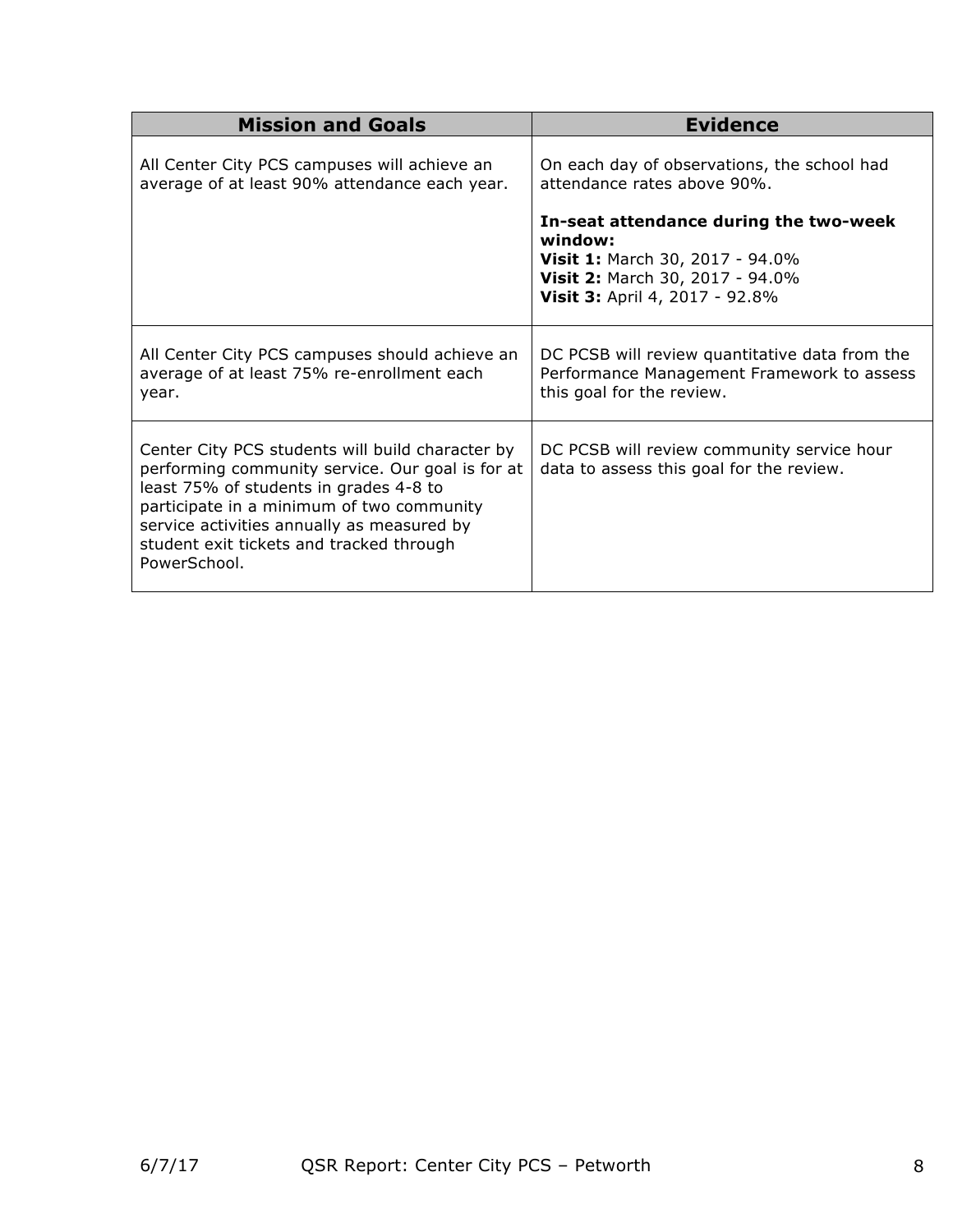## **THE CLASSROOM ENVIRONMENT<sup>2</sup>**

This table summarizes the school's performance on the Classroom Environment domain of the rubric during the unannounced visits. The label definitions for classroom observations of "distinguished," "proficient," "basic," and "unsatisfactory" are those from the Danielson framework. The QSR team scored 80% of classrooms as "distinguished" or "proficient" for the Classroom Environment domain.

| <b>The Classroom</b><br><b>Environment</b>                                          | <b>Evidence</b>                                                                                                                                                                                                                                                                                                                                                                                                                                                                                                                           | <b>School Wide Rating</b> |     |
|-------------------------------------------------------------------------------------|-------------------------------------------------------------------------------------------------------------------------------------------------------------------------------------------------------------------------------------------------------------------------------------------------------------------------------------------------------------------------------------------------------------------------------------------------------------------------------------------------------------------------------------------|---------------------------|-----|
| <b>Creating an</b><br><b>Environment of</b><br><b>Respect and</b><br><b>Rapport</b> | The QSR team scored 79% of the observations as<br>distinguished or proficient in this component. In these<br>observations students and teachers displayed mutual<br>respect. Teachers sat on the floor with students or<br>made eye contact with them when they spoke.<br>Teachers and students said, "Bless you" and "Thank<br>you" when appropriate.                                                                                                                                                                                    | Distinguished             | 14% |
|                                                                                     | Teachers modeled polite interactions during conflict<br>and encouraged students to practice what was<br>modeled. In one distinguished observation a student<br>became upset when another student took her seat.<br>The teacher modeled a kind way for the student to<br>ask the other student to move. The student resisted<br>at first, but the teacher continued to encourage her to<br>practice it and then the two students happily played a<br>matching game together.                                                               | Proficient                | 65% |
|                                                                                     | The QSR team rated 21% of the observations as basic<br>in this component. In these observations the QSR<br>team noted mixed interactions between students and<br>teachers. In one observation the teacher used abrupt<br>language with students during regular interactions.<br>When students were disrespectful to him or each<br>other he resorted to giving multiple "checks" but did<br>not specify or address the problem. In another<br>observation students laughed at each other's answers<br>and the teacher did not address it. | <b>Basic</b>              | 21% |
|                                                                                     | The QSR team scored none of the observations as<br>unsatisfactory in this component.                                                                                                                                                                                                                                                                                                                                                                                                                                                      | Unsatisfactory            | 0%  |

<sup>&</sup>lt;u> 1989 - Johann Stein, marwolaethau a bh</u>  $2$  Teachers may be observed more than once by different review team members.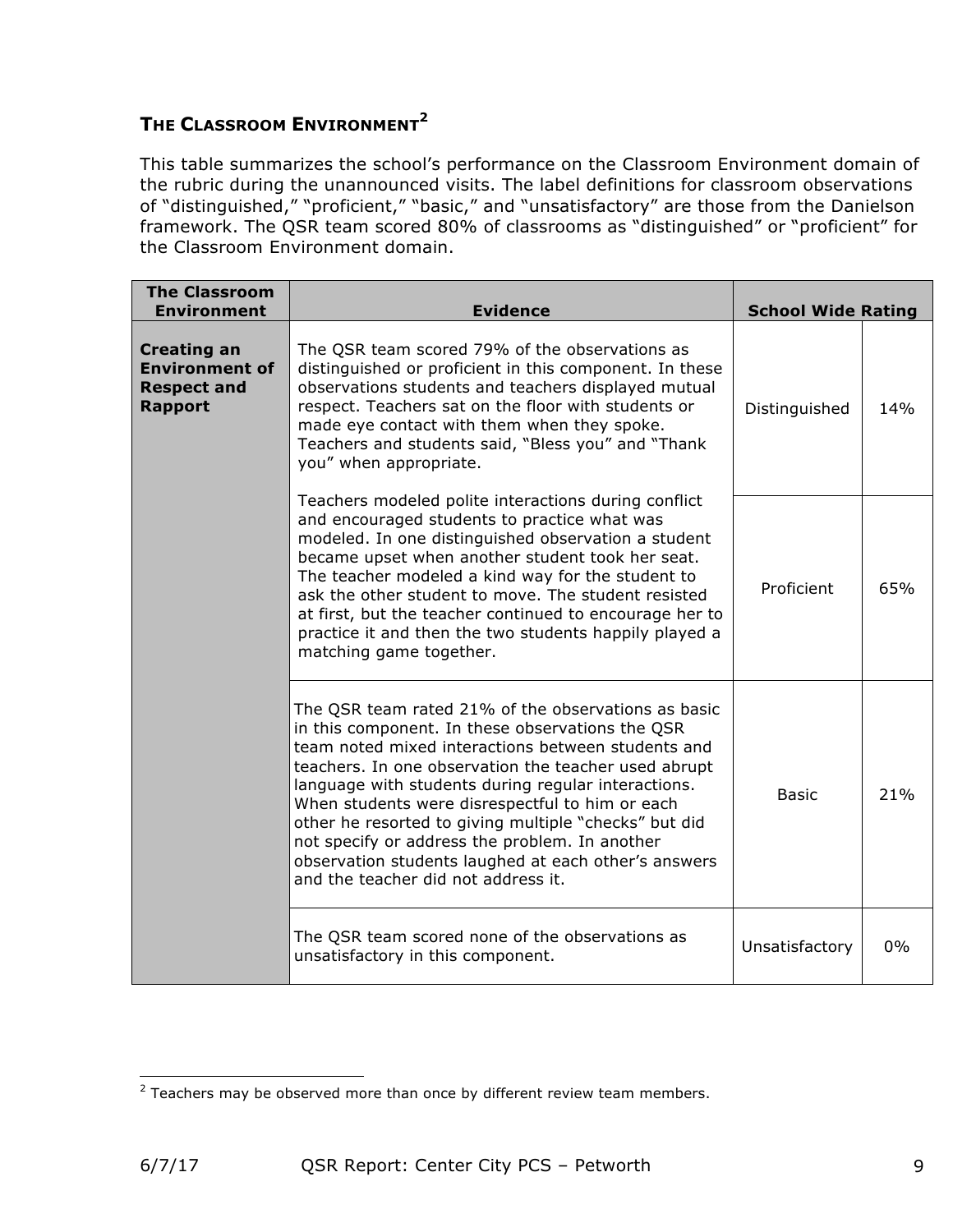| <b>The Classroom</b><br><b>Environment</b>                                                                                                                                                                                                                                                                                                                                                                                                                                                                                                                                                                                          | <b>Evidence</b>                                                                                                                                                                                                                                                                                                                                                                                                                                                                                                                                       | <b>School Wide Rating</b> |       |
|-------------------------------------------------------------------------------------------------------------------------------------------------------------------------------------------------------------------------------------------------------------------------------------------------------------------------------------------------------------------------------------------------------------------------------------------------------------------------------------------------------------------------------------------------------------------------------------------------------------------------------------|-------------------------------------------------------------------------------------------------------------------------------------------------------------------------------------------------------------------------------------------------------------------------------------------------------------------------------------------------------------------------------------------------------------------------------------------------------------------------------------------------------------------------------------------------------|---------------------------|-------|
| The QSR team scored a high 86% of the observations<br><b>Establishing a</b><br><b>Culture for</b><br>as proficient in this component. In these observations<br>Learning<br>the teacher communicated the importance of the<br>content and held high expectations for students.<br>These teachers encouraged everyone to participate<br>and sought out answers from students who were not<br>as engaged. Teachers used verbal praise to<br>encourage student effort such as "You guys did an<br>awesome job reading", "Nice, give her two snaps and<br>a clap on three", and "This is work that makes me<br>want to dance! Good job!" |                                                                                                                                                                                                                                                                                                                                                                                                                                                                                                                                                       | Distinguished             | $0\%$ |
|                                                                                                                                                                                                                                                                                                                                                                                                                                                                                                                                                                                                                                     | Proficient                                                                                                                                                                                                                                                                                                                                                                                                                                                                                                                                            | 86%                       |       |
|                                                                                                                                                                                                                                                                                                                                                                                                                                                                                                                                                                                                                                     | The QSR team scored 14% of the observations as<br>basic in this component. In these observations<br>teachers demonstrated neutral enthusiasm for the<br>subject and students exhibited a limited commitment<br>to completing work on their own. In one observation<br>students were distracted by playing with Slime under<br>their desks that the teacher did not notice. In another<br>observation students played games on their laptops<br>when the teacher was not looking, then would toggle<br>back to their work when the teacher came close. | <b>Basic</b>              | 14%   |
|                                                                                                                                                                                                                                                                                                                                                                                                                                                                                                                                                                                                                                     | The QSR team scored none of the observations as<br>unsatisfactory in this component.                                                                                                                                                                                                                                                                                                                                                                                                                                                                  | Unsatisfactory            | $0\%$ |
| <b>Managing</b><br><b>Classroom</b><br><b>Procedures</b>                                                                                                                                                                                                                                                                                                                                                                                                                                                                                                                                                                            | The QSR team scored 84% of the observations as<br>distinguished or proficient in this component. Overall<br>students adhered to established routines and played<br>active roles in cleaning up and passing out materials.<br>In a distinguished observation students easily cleaned<br>up their stations and transitioned to a whole group<br>setting. The teacher awarded Dojo points to three<br>teams and said, "Congratulations." The students<br>transitioned to small groups for discussions without<br>losing instructional time.              | Distinguished             | 14%   |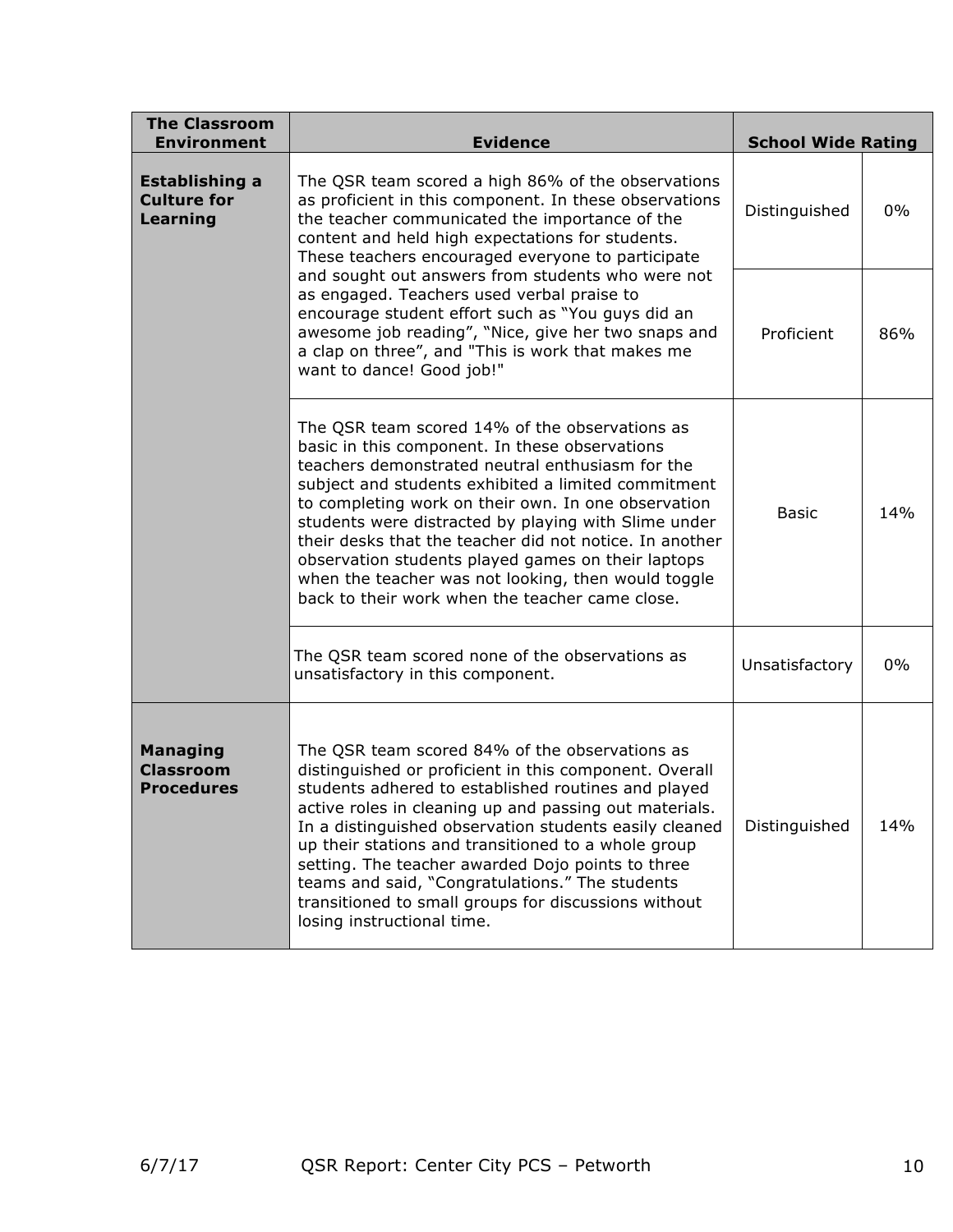| <b>The Classroom</b><br><b>Environment</b>           | <b>Evidence</b>                                                                                                                                                                                                                                                                                                                                                                                                                                                                                                                                                                                                           | <b>School Wide Rating</b> |       |
|------------------------------------------------------|---------------------------------------------------------------------------------------------------------------------------------------------------------------------------------------------------------------------------------------------------------------------------------------------------------------------------------------------------------------------------------------------------------------------------------------------------------------------------------------------------------------------------------------------------------------------------------------------------------------------------|---------------------------|-------|
|                                                      | Teachers used various strategies to get student<br>attention or manage time, including countdowns or<br>quick "one two three, eyes on me", or cell phone<br>timers. In one observation the teacher called out<br>"Freeze!" The entire class stopped, put their hands on<br>their heads and looked at the teacher. In a<br>distinguished observation a student worked<br>independently and used a sand timer to keep himself<br>on pace. The teacher worked with both students on<br>different lessons and went back and forth between<br>them with no time lost.                                                          | Proficient                | 72%   |
|                                                      | The QSR team scored 14% of the observations as<br>basic in this component. In these observations poor<br>execution of procedures resulted in lost instructional<br>time. Teachers repeated instructions multiple times<br>and had to speak to individual students individually as<br>well. In one observation the teacher spent a lot of<br>time passing back papers during which students<br>remained disengaged and talked to each other or<br>played with things at their desk. Teachers in these<br>observations stopped class several times to reset<br>expectations and deal with students who were not on<br>task. | <b>Basic</b>              | 14%   |
|                                                      | The QSR team scored none of the observations as<br>unsatisfactory in this component.                                                                                                                                                                                                                                                                                                                                                                                                                                                                                                                                      | Unsatisfactory            | $0\%$ |
| <b>Managing</b><br><b>Student</b><br><b>Behavior</b> | The QSR team scored 72% of the observations as<br>distinguished or proficient in this component.<br>Teachers in these observations consistently monitored<br>student behavior and frequently acknowledged<br>positive behavior through narration and awarding<br>positive Dojo points. One teacher said, "I am going to<br>give a whole class Dojo point. Everyone entered                                                                                                                                                                                                                                                | Distinguished             | 14%   |
|                                                      | silently and read silently. Thank you."<br>Teachers used proximity to redirect students, or<br>pulled them aside privately to discuss a behavior<br>issue. In most classes there were few issues with<br>behavior and in a distinguished observation students<br>worked through a conflict without teacher<br>intervention. In on distinguished observation students<br>discussed a problem and talked about how to solve it<br>without teacher intervention.                                                                                                                                                             | Proficient                | 58%   |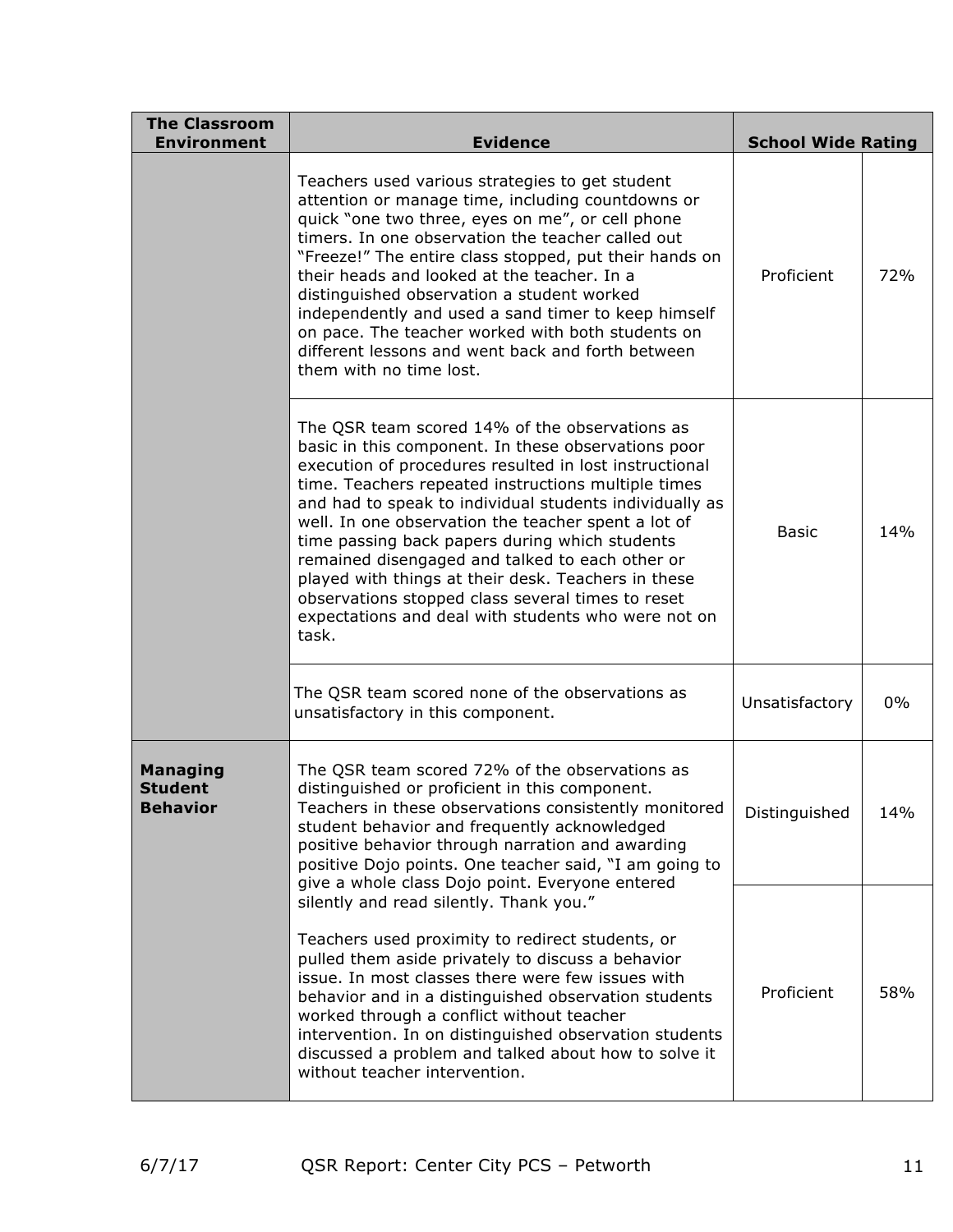| <b>The Classroom</b><br><b>Environment</b> | <b>Evidence</b>                                                                                                                                                                                                                                                                                                                                                                                                                                                                                                                                                                                                                                                                                                                                                                                                                                                                           | <b>School Wide Rating</b> |     |
|--------------------------------------------|-------------------------------------------------------------------------------------------------------------------------------------------------------------------------------------------------------------------------------------------------------------------------------------------------------------------------------------------------------------------------------------------------------------------------------------------------------------------------------------------------------------------------------------------------------------------------------------------------------------------------------------------------------------------------------------------------------------------------------------------------------------------------------------------------------------------------------------------------------------------------------------------|---------------------------|-----|
|                                            | The QSR team scored 21% of the observations as<br>basic in this component. In these observations<br>teachers attempted to influence student behavior, but<br>with limited success. One teacher used a bell to get<br>student attention and would say, "I need it silent."<br>Students dropped their voices for a minute or two,<br>and then got loud again. The teacher repeated this<br>pattern every few minutes throughout the<br>observation.<br>Teachers in these observations administered<br>consequences inconsistently. One teacher gave<br>"checks" to students throughout the class period<br>without an obvious strategy for why some students<br>received deductions and others did not for exhibiting<br>the same behavior. In another class students<br>monitored points with teacher prompting, with the<br>teacher calling out the student in front of his/her<br>peers. | Basic                     | 21% |
|                                            | The QSR team scored less than 10% of the<br>observations as unsatisfactory in this component.                                                                                                                                                                                                                                                                                                                                                                                                                                                                                                                                                                                                                                                                                                                                                                                             | Unsatisfactory            | 7%  |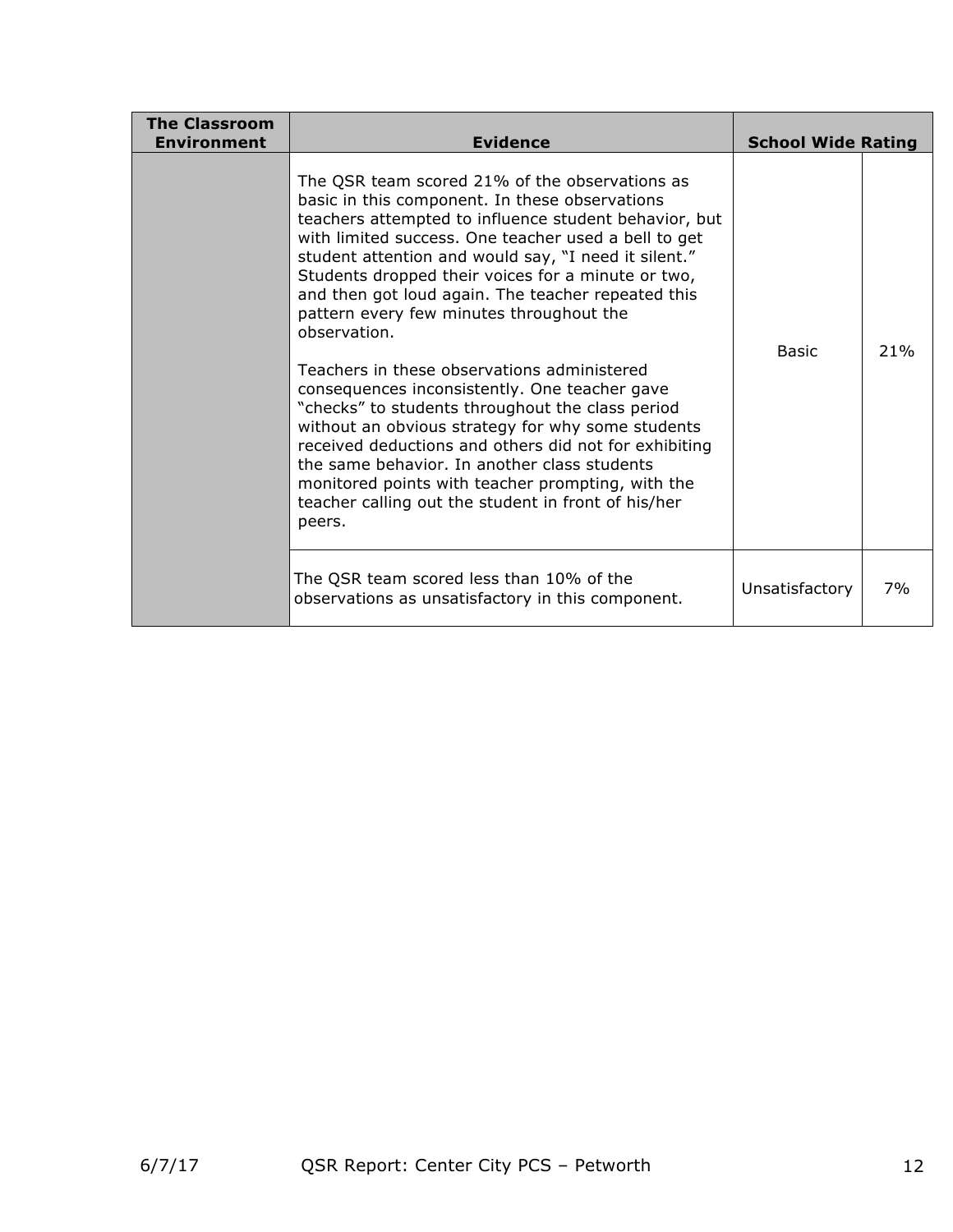### **INSTRUCTION**

This table summarizes the school's performance on the Instruction domain of the rubric during the unannounced visits. The label definitions for classroom observations of "distinguished," "proficient," "basic," and "unsatisfactory" are those from the Danielson framework. The QSR team scored 73% of classrooms as "distinguished" or "proficient" for the Instruction domain.

| <b>Instruction</b>                           | <b>Evidence</b>                                                                                                                                                                                                                                                                                                                                                                                                                                                                                                                                                                                                                                                                                                                         | <b>School Wide</b><br>Rating |       |
|----------------------------------------------|-----------------------------------------------------------------------------------------------------------------------------------------------------------------------------------------------------------------------------------------------------------------------------------------------------------------------------------------------------------------------------------------------------------------------------------------------------------------------------------------------------------------------------------------------------------------------------------------------------------------------------------------------------------------------------------------------------------------------------------------|------------------------------|-------|
| <b>Communicating with</b><br><b>Students</b> | The QSR team scored 71% of the observations as<br>proficient in this component. In these<br>observations teachers delivered clear directions<br>about what the class would do and learn. In a<br>math class the teacher described, "I'm going to<br>give you a drill today that will help me determine<br>who your partners will be going forward." Other<br>teacher said "Let's refresh our minds about"<br>and "You did all this work already, so now these<br>discussions are going to help you put it all<br>together." Teachers wrote objectives on the<br>board for student reference throughout the class,<br>such as: I will be able to use metric and area<br>models to show 1/10 as fractions greater than 1<br>and decimals. | Distinguished                | $0\%$ |
|                                              |                                                                                                                                                                                                                                                                                                                                                                                                                                                                                                                                                                                                                                                                                                                                         | Proficient                   | 71%   |
|                                              | The QSR team scored 29% of observations as<br>basic in this component. In these observations<br>teachers were not clear about the objective and<br>students had multiple questions about directions<br>and next steps. In one observation a student<br>expressed frustration. The teacher asked him<br>about it but the conversation trailed off and did<br>not seem to get resolved.                                                                                                                                                                                                                                                                                                                                                   |                              |       |
|                                              | In another observation the teacher gave<br>instructions for students to move to different<br>places in the classroom based on progress with<br>their work. About half of the students seemed to<br>understand where to go and began working<br>immediately but other students seemed confused<br>and wandered or talked with friends. Later in the<br>same class, the teacher gave instructions for<br>students to put papers in a bin, then as students<br>began to move she said, "Let me change<br>directions. I'll just collect your work. This is too<br>much movement." She began giving deductions<br>before students had time to get back to their<br>seats.                                                                    | <b>Basic</b>                 | 29%   |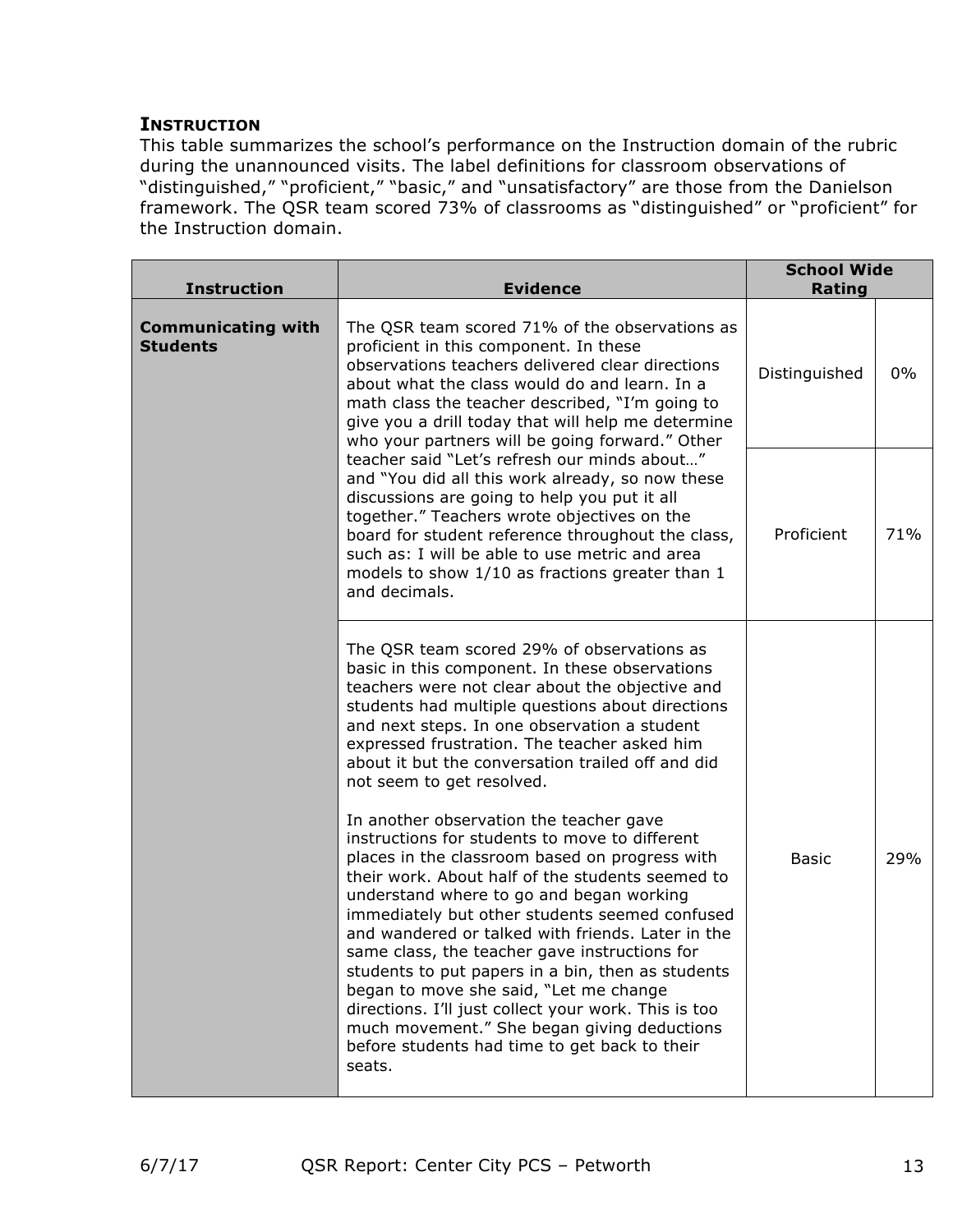| <b>Instruction</b>                                                                | <b>Evidence</b>                                                                                                                                                                                                                                                                                                                                                                                                                                                                                                                                                                                                                                       | <b>School Wide</b><br>Rating |       |
|-----------------------------------------------------------------------------------|-------------------------------------------------------------------------------------------------------------------------------------------------------------------------------------------------------------------------------------------------------------------------------------------------------------------------------------------------------------------------------------------------------------------------------------------------------------------------------------------------------------------------------------------------------------------------------------------------------------------------------------------------------|------------------------------|-------|
|                                                                                   | The QSR team scored none of the observations as<br>unsatisfactory in this component.                                                                                                                                                                                                                                                                                                                                                                                                                                                                                                                                                                  | Unsatisfactory               | $0\%$ |
| <b>Using</b><br><b>Questioning/Prompts</b><br>and Discussion<br><b>Techniques</b> | The QSR team scored 64% of the observations as<br>proficient in this component. In these<br>observations students took an active role in<br>asking and answering questions. In an ELA class<br>students worked in pairs to answer questions<br>about a text. The students then discussed the<br>chapter and explained their reasoning. In other<br>classrooms most students enthusiastically<br>participated when the teacher asked questions.<br>Teachers in these observations asked open-<br>ended questions and encouraged students to<br>justify their answers. In one observation a                                                             | Distinguished                | 0%    |
|                                                                                   | student read a passage and answered<br>comprehension questions. The teacher said, "Do<br>you think that is the answer? Why? Or Why not?"<br>The student answered and the teacher pushed<br>him to give more information. In other<br>observations teachers facilitated discussions in<br>whole group and small group settings. Teachers<br>pushed students to build on other student<br>answers, and gave students opportunities to<br>share answers with each other (e.g., turn and<br>talk) before sharing out with the whole class. In<br>math classes, teachers asked questions such as<br>"Why should I do?" and "What would I do first<br>if?'' | Proficient                   | 64%   |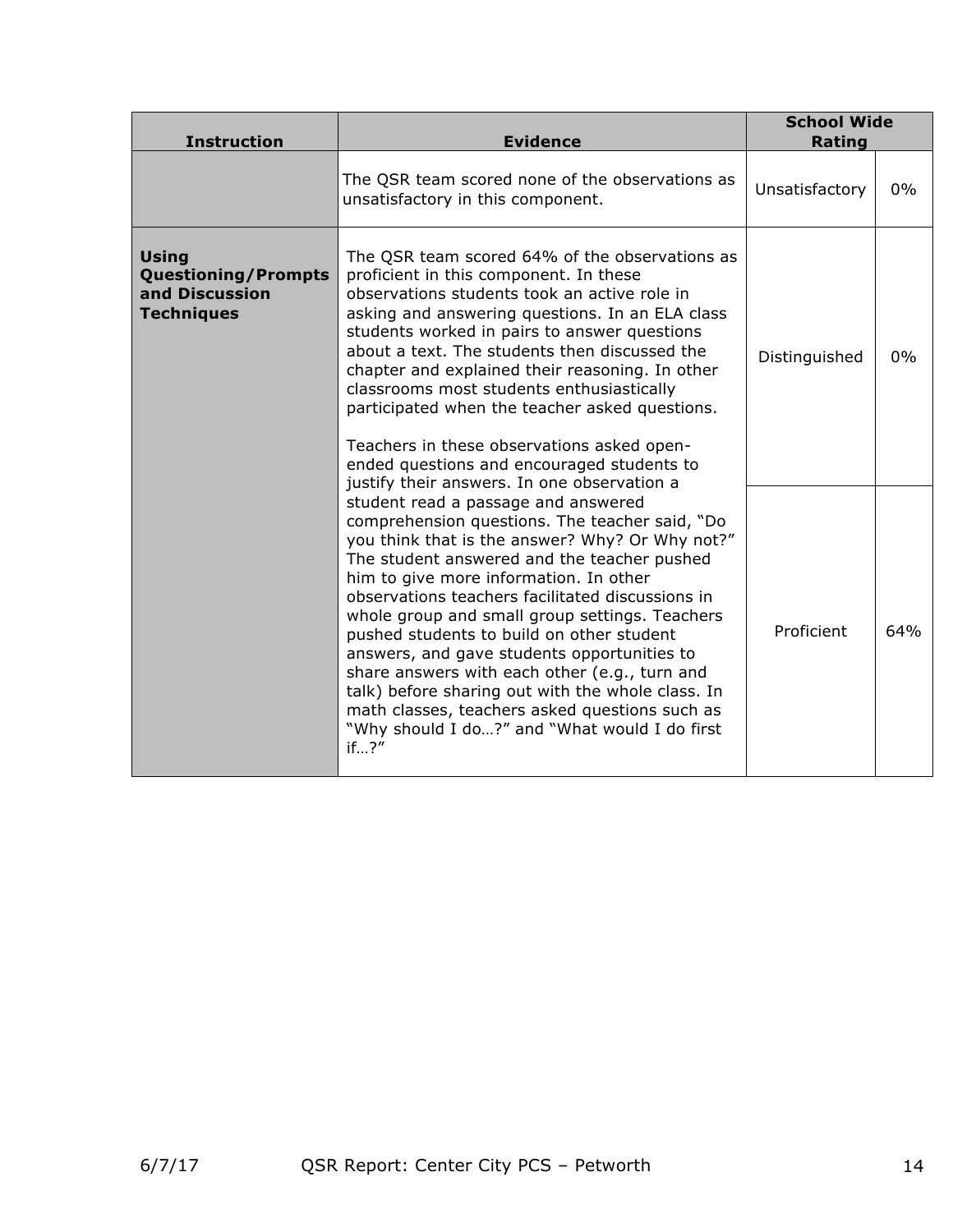| <b>Instruction</b>                      | <b>Evidence</b>                                                                                                                                                                                                                                                                                                                                                                                                                                                                                                                                                                                                                                                                                                                                                                      | <b>School Wide</b><br>Rating |     |
|-----------------------------------------|--------------------------------------------------------------------------------------------------------------------------------------------------------------------------------------------------------------------------------------------------------------------------------------------------------------------------------------------------------------------------------------------------------------------------------------------------------------------------------------------------------------------------------------------------------------------------------------------------------------------------------------------------------------------------------------------------------------------------------------------------------------------------------------|------------------------------|-----|
|                                         | The QSR team scored 29% of the observations<br>as basic in this component. In these observations<br>teachers led the majority of questioning and very<br>little discussion occurred. A math teacher<br>completed work on an overhead and asked<br>questions as she worked such as "How do I<br>show?" or "How many" but often did not wait<br>for a student answer before she completed the<br>work on the overhead. Another teacher did not<br>wait if a student did not respond immediately. In<br>another observation the teacher asked questions<br>and cold-called students, but few responded.<br>Overall few students engaged in the dialogue.<br>The teacher asked a student at the front of the<br>classroom "Why are you doing that? Why did you<br>write it like that?"   | <b>Basic</b>                 | 29% |
|                                         | The QSR team scored less than 10% of the<br>observations as unsatisfactory in this component.                                                                                                                                                                                                                                                                                                                                                                                                                                                                                                                                                                                                                                                                                        | Unsatisfactory               | 7%  |
| <b>Engaging Students in</b><br>Learning | The QSR team scored 86% of the observations as<br>proficient in this component. In these<br>observations activities engaged students and<br>provided various ways for students to complete<br>work and projects. Students in one observation<br>worked on making a class newspaper. The<br>students worked on computers, wrote stories,<br>and drew comic strips. In another observation<br>the teacher provided time for students to discuss<br>their strategy for how to use independent work<br>time. In an observation where students worked in<br>centers, students appeared focused and knew the<br>expectations for each center.<br>Teachers in these observations delivered lessons<br>that required intellectual engagement and<br>encouraged higher-order thinking. In one | Distinguished                | 0%  |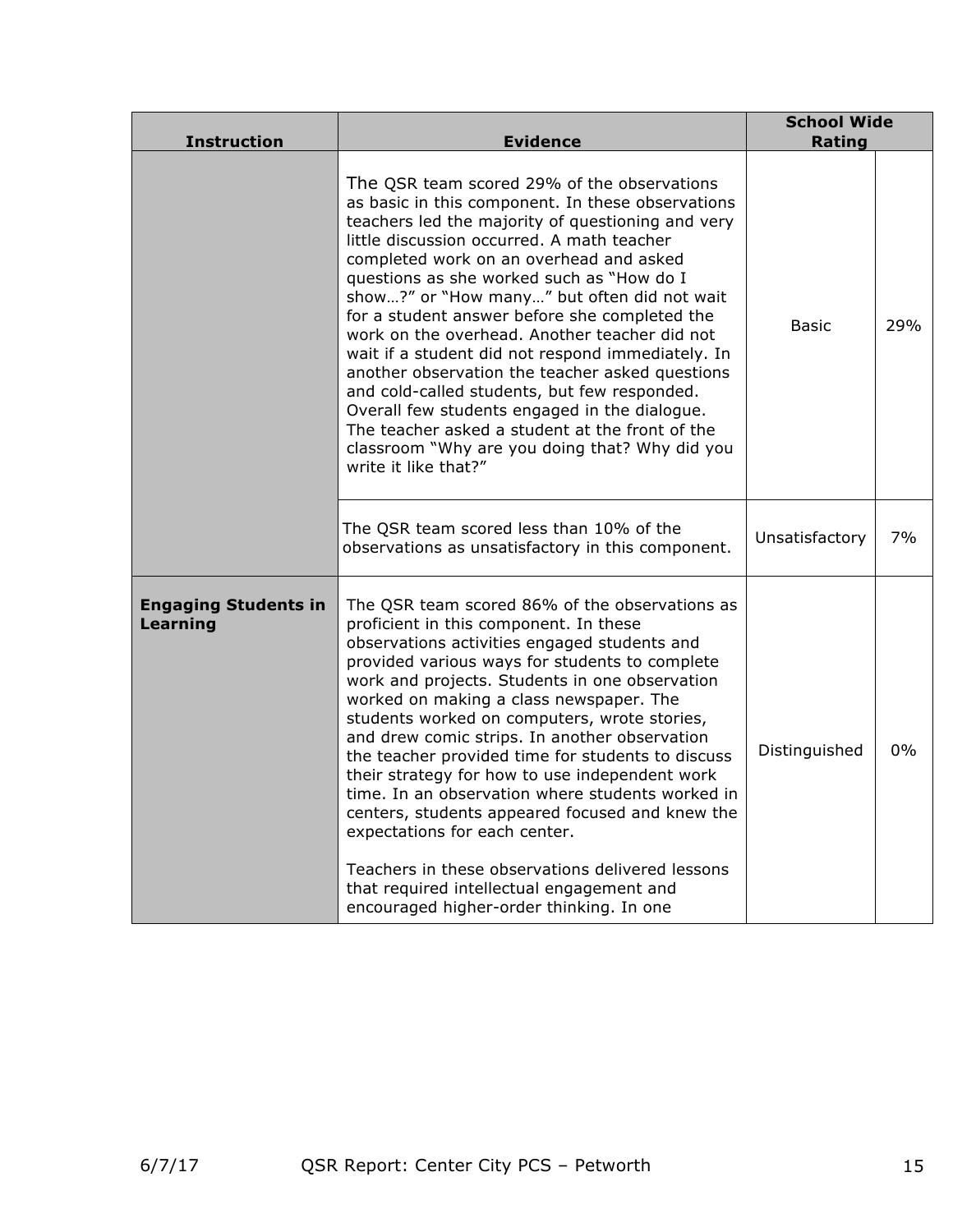| <b>Instruction</b>                               | <b>Evidence</b>                                                                                                                                                                                                                                                                                                                                                                                                                                                                                                                                                                                                              | <b>School Wide</b><br>Rating |     |
|--------------------------------------------------|------------------------------------------------------------------------------------------------------------------------------------------------------------------------------------------------------------------------------------------------------------------------------------------------------------------------------------------------------------------------------------------------------------------------------------------------------------------------------------------------------------------------------------------------------------------------------------------------------------------------------|------------------------------|-----|
|                                                  | observation students wrote complex, or "juicy,"<br>sentences. The teacher reviewed some examples<br>with the class. The teacher also led the students<br>in talking about the meaning of the sentence and<br>what they noticed about it. Students had the<br>opportunity to share their sentences and they<br>used words such as "intriguing" and "natural<br>phenomenon."<br>Teachers provided extra work for students who<br>finished early, or had students serve as peer<br>tutors once they finished their own work. One<br>teacher told students they could create their own<br>challenge problems once they finished. | Proficient                   | 86% |
|                                                  | The QSR team scored 14% of the observations as<br>basic in this component. In these observations<br>teachers did not provide any choice for how<br>students could complete assignments and few<br>students appeared intellectually engaged. Only a<br>few students actively participated and several<br>students remained disengaged throughout the<br>observation period.                                                                                                                                                                                                                                                   | Basic                        | 14% |
|                                                  | The QSR team scored none of the observations as<br>unsatisfactory in this component.                                                                                                                                                                                                                                                                                                                                                                                                                                                                                                                                         | Unsatisfactory               | 0%  |
| <b>Using Assessment in</b><br><b>Instruction</b> | The QSR team scored 71% of the observations as<br>proficient in this component. In these<br>observations the teachers provided specific<br>feedback to students as they circulated the<br>classroom. Teachers also invited students to<br>assess their own work and each other's work.<br>During these exchanges students provided<br>feedback and edited their writing based on the<br>suggestions from other students. One teacher                                                                                                                                                                                         | Distinguished                | 0%  |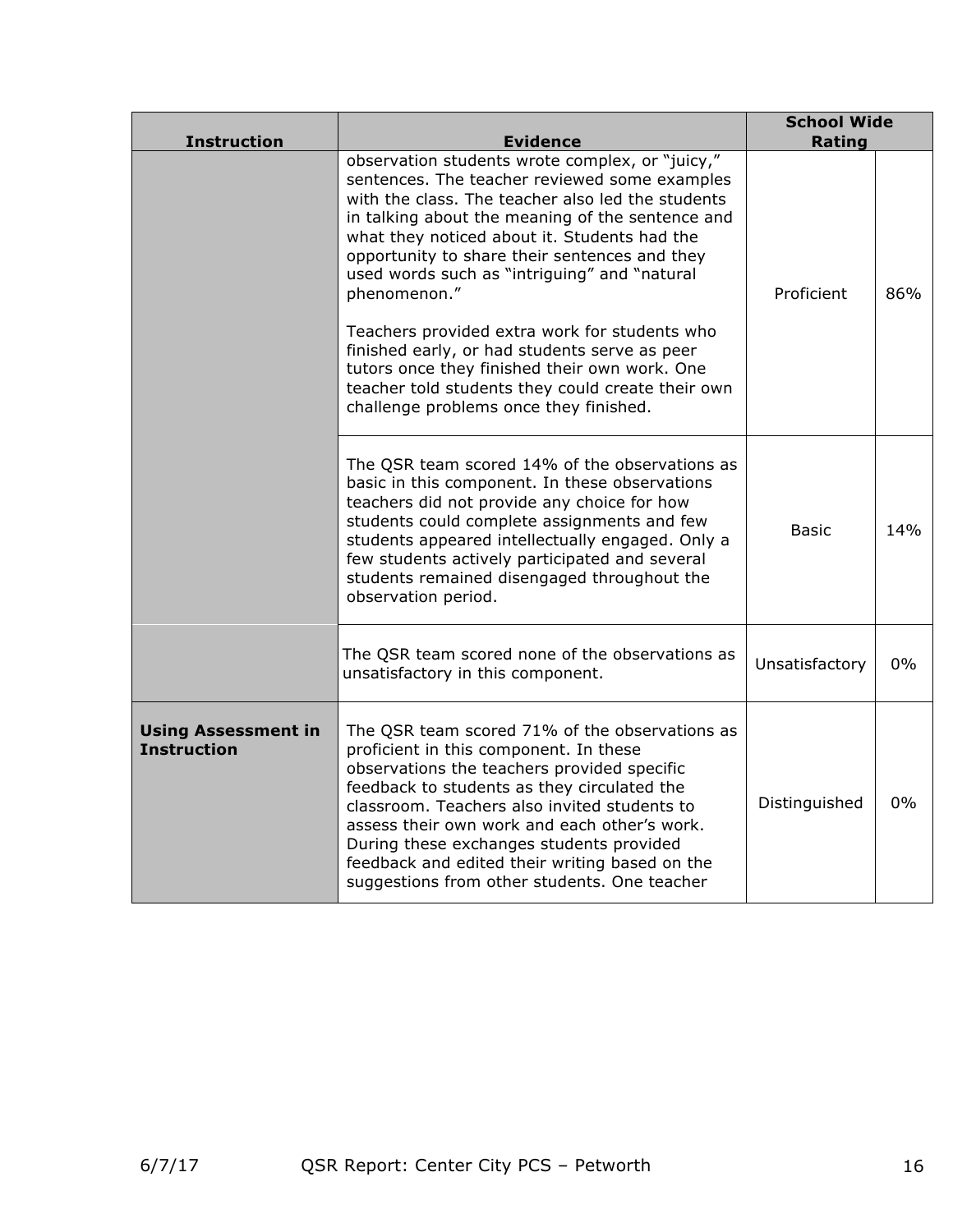| <b>Instruction</b> | <b>Evidence</b>                                                                                                                                                                                                                                                                                                                                                                                                                                                                                                                                                                               | <b>School Wide</b><br>Rating |     |
|--------------------|-----------------------------------------------------------------------------------------------------------------------------------------------------------------------------------------------------------------------------------------------------------------------------------------------------------------------------------------------------------------------------------------------------------------------------------------------------------------------------------------------------------------------------------------------------------------------------------------------|------------------------------|-----|
|                    | asked students to use their arms to show what<br>an x-axis looks like.<br>In another observation a teacher offered<br>individual feedback to students through<br>questioning and by reviewing their work. The<br>teacher said, "Let's read the word. I will write it<br>down. Let's split it. When there are two g's what<br>is the sound? What kind of syllable? Is it closed<br>or long vowel?" The student answered incorrectly<br>and the teacher used a visual on the board to<br>scaffold for the student.                                                                              | Proficient                   | 71% |
|                    | The QSR team scored 29% of the observations as<br>basic in this component. Teachers in these<br>observations made no clear attempts to assess<br>student understanding. One teacher never<br>circulated but did a few global checks in the<br>middle of class by asking "got it?" to no student<br>in particular. A few muttered "yeah." Another<br>teacher worked with a small group and continued<br>to ask, "Do you understand?" The students<br>nodded but the teacher did not look at their work<br>or push for more specifics to assess if the<br>students did understand the material. | <b>Basic</b>                 | 29% |
|                    | The QSR team scored none of the observations as<br>unsatisfactory in this component.                                                                                                                                                                                                                                                                                                                                                                                                                                                                                                          | Unsatisfactory               | 0%  |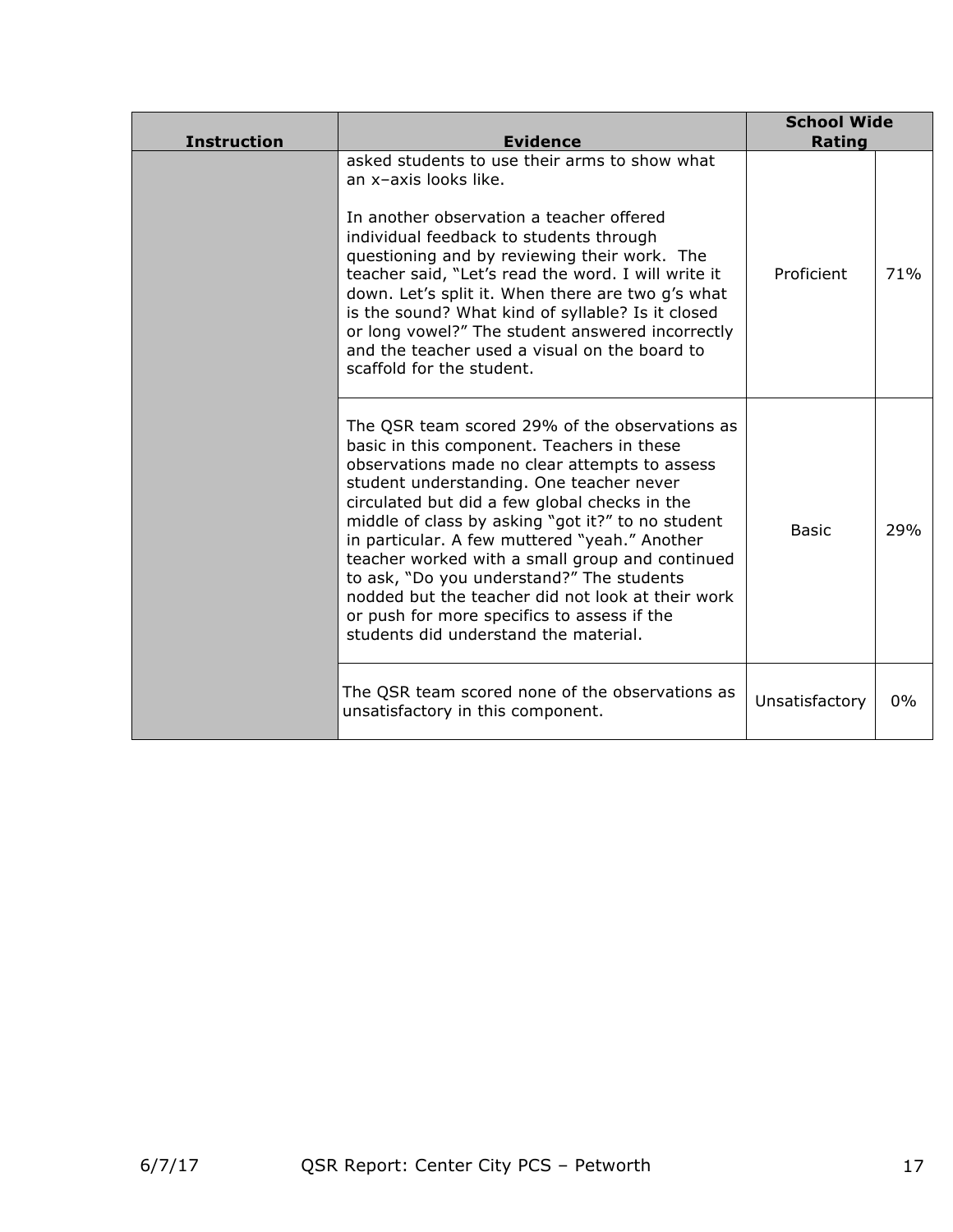# **APPENDIX I: THE CLASSROOM ENVIRONMENT OBSERVATION RUBRIC**

| <b>The Classroom</b><br><b>Environment</b>                         | <b>Unsatisfactory</b>                                                                                                                                                                                                      | <b>Basic</b>                                                                                                                                                                                                                                                                                                                                 | <b>Proficient</b>                                                                                                                                                                                                                                 | <b>Distinguished</b>                                                                                                                                                                                                                                                                                                                 |
|--------------------------------------------------------------------|----------------------------------------------------------------------------------------------------------------------------------------------------------------------------------------------------------------------------|----------------------------------------------------------------------------------------------------------------------------------------------------------------------------------------------------------------------------------------------------------------------------------------------------------------------------------------------|---------------------------------------------------------------------------------------------------------------------------------------------------------------------------------------------------------------------------------------------------|--------------------------------------------------------------------------------------------------------------------------------------------------------------------------------------------------------------------------------------------------------------------------------------------------------------------------------------|
| Creating an<br><b>Environment of</b><br><b>Respect and Rapport</b> | Classroom interactions,<br>both between the teacher<br>and students and among<br>students, are negative or<br>inappropriate and<br>characterized by sarcasm,<br>putdowns, or conflict.                                     | Classroom interactions<br>are generally<br>appropriate and free<br>from conflict but may be<br>characterized by<br>occasional displays of<br>insensitivity.                                                                                                                                                                                  | Classroom interactions<br>reflect general warmth<br>and caring, and are<br>respectful of the cultural<br>and developmental<br>differences among<br>groups of students.                                                                            | Classroom interactions<br>are highly respectful,<br>reflecting genuine<br>warmth and caring<br>toward individuals.<br>Students themselves<br>ensure maintenance of<br>high levels of civility<br>among member of the<br>class.                                                                                                       |
| <b>Establishing a</b><br><b>Culture for Learning</b>               | The classroom does not<br>represent a culture for<br>learning and is<br>characterized by low<br>teacher commitment to the<br>subject, low expectations<br>for student achievement,<br>and little student pride in<br>work. | The classroom<br>environment reflects<br>only a minimal culture<br>for learning, with only<br>modest or inconsistent<br>expectations for student<br>achievement, little<br>teacher commitment to<br>the subject, and little<br>student pride in work.<br>Both teacher and<br>students are performing<br>at the minimal level to<br>"get by." | The classroom<br>environment represents<br>a genuine culture for<br>learning, with<br>commitment to the<br>subject on the part of<br>both teacher and<br>students, high<br>expectations for student<br>achievement, and<br>student pride in work. | Students assumes<br>much of the<br>responsibility for<br>establishing a culture<br>for learning in the<br>classroom by taking<br>pride in their work,<br>initiating improvements<br>to their products, and<br>holding the work to the<br>highest standard.<br>Teacher demonstrates<br>as passionate<br>commitment to the<br>subject. |
| <b>Managing Classroom</b><br><b>Procedures</b>                     | Classroom routines and<br>procedures are either<br>nonexistent or inefficient,<br>resulting in the loss of<br>much instruction time.                                                                                       | Classroom routines and<br>procedures have been<br>established but function<br>unevenly or<br>inconsistently, with<br>some loss of instruction<br>time.                                                                                                                                                                                       | Classroom routines and<br>procedures have been<br>established and function<br>smoothly for the most<br>part, with little loss of<br>instruction time.                                                                                             | Classroom routines and<br>procedures are<br>seamless in their<br>operation, and students<br>assume considerable<br>responsibility for their<br>smooth functioning.                                                                                                                                                                   |
| <b>Managing Student</b><br><b>Behavior</b>                         | Student behavior is poor,<br>with no clear expectations,<br>no monitoring of student<br>behavior, and<br>inappropriate response to<br>student misbehavior.                                                                 | Teacher makes an effort<br>to establish standards of<br>conduct for students,<br>monitor student<br>behavior, and respond to<br>student misbehavior, but<br>these efforts are not<br>always successful.                                                                                                                                      | Teacher is aware of<br>student behavior, has<br>established clear<br>standards of conduct,<br>and responds to student<br>misbehavior in ways that<br>are appropriate and<br>respectful of the<br>students.                                        | Student behavior is<br>entirely appropriate,<br>with evidence of<br>student participation in<br>setting expectations<br>and monitoring<br>behavior. Teacher's<br>monitoring of student<br>behavior is subtle and<br>preventive, and<br>teachers' response to<br>student misbehavior is<br>sensitive to individual<br>student needs.  |